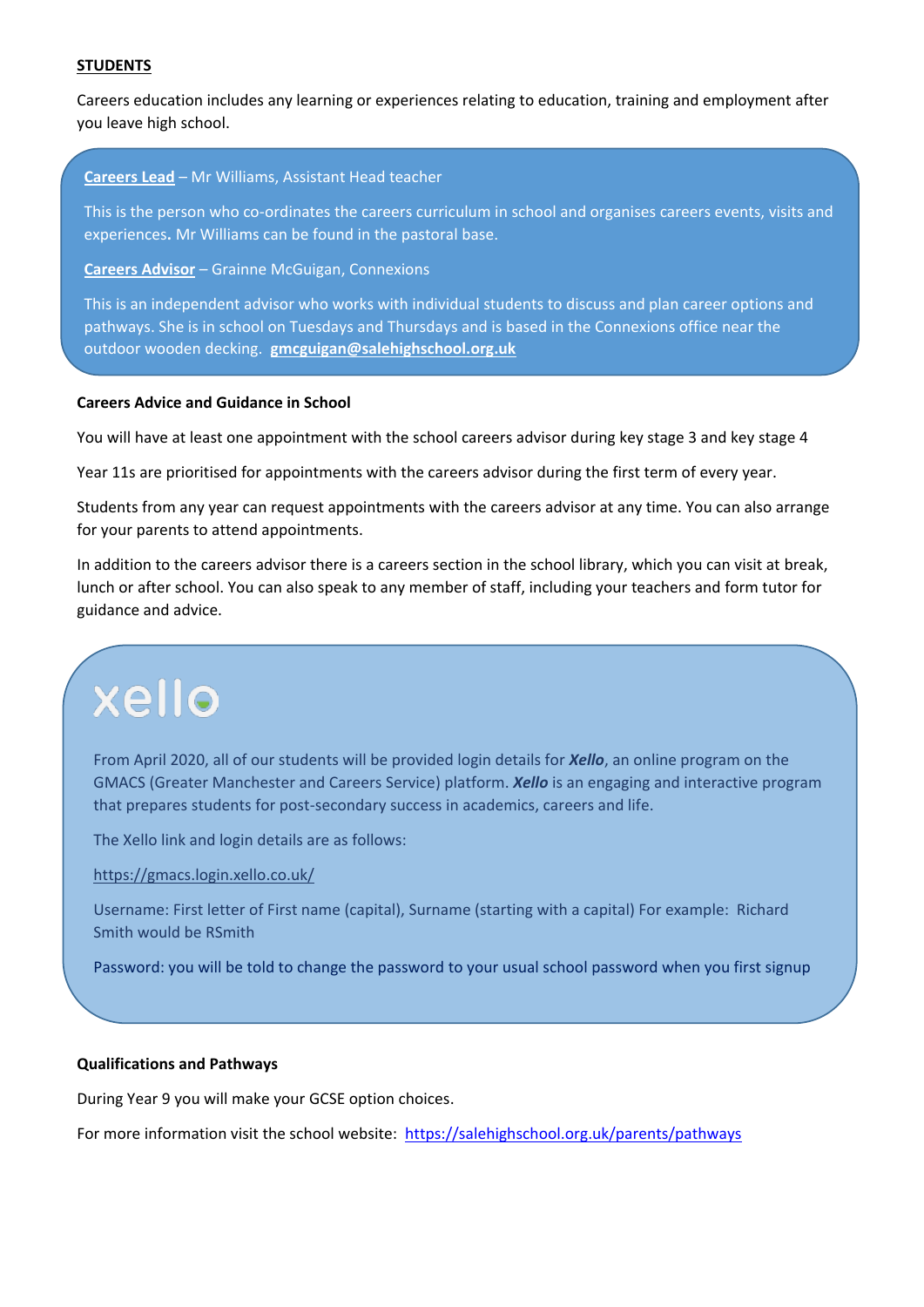## **Apprenticeships**

Apprenticeships are an increasingly attractive option to young people post 16. Whilst apprenticeships have often been associated with traditional trades such as plumbing, joinery and electrician in the past, they are now available in many sectors and industries, including accountancy, legal, advertising, childcare, construction and many more.

Apprenticeships involve a combination of work-based training and experience with a business or company, and classroom-based learning with a training provider such as a post-16 college.

Key things to know about apprenticeships:

- Learning time split between employer and training provider
- Apprenticeships are paid
- Available at different levels
- Some apprenticeships can now be pursued to degree level
- Many apprenticeships lead to an offer of employment
- Apprentices are subject to high standards and expectations of attendance and conduct

More and more apprenticeship opportunities are created every year and they are in high demand. The application process is competitive and should not be seen as an easy option.

The school will communicate any apprenticeship opportunities we are made aware of to ALL students and parents.

If you are interested in trade apprenticeships such as plumbing, plastering, mechanics, engineering and electrical, you can visit The Growth Company Skills Centre, an apprenticeship training provider in Salford. Please see the careers advisor or careers lead in school for more information.

As part of our assembly programme, The Growth Company delivers talks in Years 10 and 11 about apprenticeships in general and the application process. They are also invited into school to run drop in sessions.

The school also invites companies representing a range of industries and sectors to present in assemblies, including information on apprenticeship pathways where applicable.

For more information on apprenticeships visit the following websites:

<https://www.gov.uk/topic/further-education-skills/apprenticeships>This website provides lot of information about apprenticeships

<https://www.gov.uk/apply-apprenticeship>Use this website to search for apprenticeships in your area

<https://www.gceducationandskills.ac.uk/apprenticeships/>provides useful information and you can search for vacancies

<https://www.notgoingtouni.co.uk/apprenticeships-223>